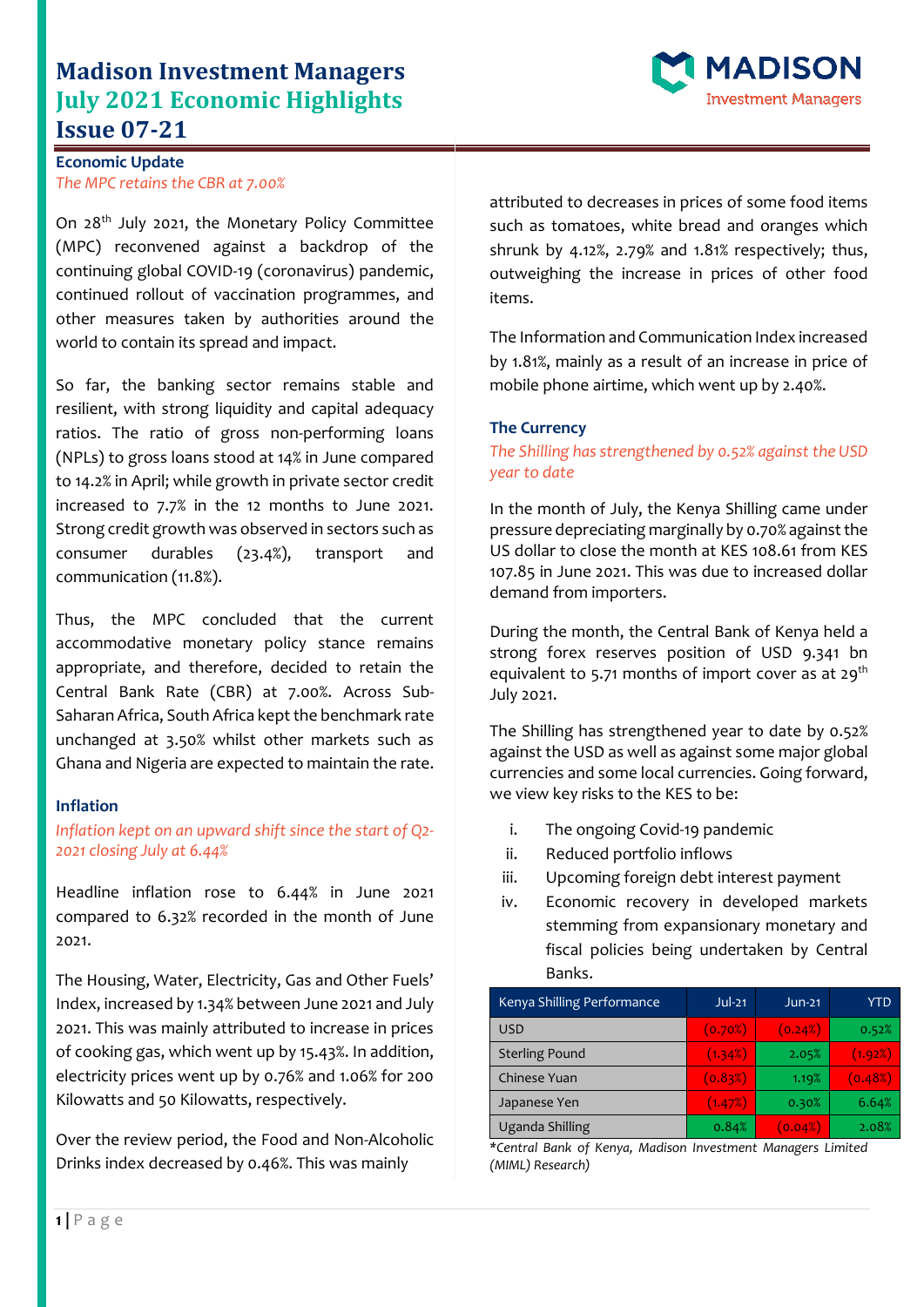# **Madison Investment Managers July 2021 Economic Highlights Issue 07-21**



## **Fixed Income Performance** *T-bill rates have declined for two consecutive months*

During the month under review, average yields on the 91-day paper and 182-day papers and the 364- day paper declined by 44, 53 and 82 basis points, respectively, to close at 6.48%, 6.96% and 7.43%, respectively. Overall subscription, on the other hand, decreased to 104.38% on average from 150.68% observed in June 2021.



*(Central Bank of Kenya, Madison Investment Managers Limited (MIML) Research)*

In July, the Central Bank re-opened three bonds: FXD1/2012/15, FXD1/2018/15 and FXD1/2021/25, seeking to raise KES 60bn for budgetary support. The auction was oversubscribed at 194.87%. The Central Bank received bids worth KES 116.92bn and accepted KES 79.94 bn resulting in an acceptance ratio of 68.37%.

The weighted average rate of accepted bids for the bonds came in at 11.474%, 12.607% and 13.681%, respectively, while the coupon rates were 11.000%, 12.650% and 13.924%, respectively. The bonds are subject to a withholding tax rate of 10%.

Secondary bond turnover declined by 0.45% in July to KES 91.38 bn from KES 91.79 bn in June.

The Nigerian sovereign bonds underperformed peers in the Sub-Saharan region as the S & P/FMDQ Nigeria Sovereign Bond index lost by 19.85% year-to-date.

## **Equities Market Performance**

#### *NSE Benchmark indices were on an upward trajectory*

In the month of July, the NASI, NSE 20 and NSE-25 gained by 2.30%, 2.43% and 3.13%, respectively. This was attributable to price gains recorded by stocks such as Equity Bank and KCB of 9.27% and 7.15%, respectively.

Foreign investors turned net buyers with a net buying position of KES 0.16 bn from a net selling position of KES 1.19 bn in June. Equities turnover in the month decreased by 33.53% to KES 9.27 bn from KES 13.95 bn.

### **Global Markets**

#### *Global economy recovering at uneven pace*

By end of July 2021, the US economy is estimated to have expanded to 6.5% with output levels back above pre-pandemic levels for the first time since Covid-19 struck. The growth was accelerated by fiscal stimulus and high vaccination rates which fuelled consumer spending on service- related activities such as travel. Economic recovery is expected to remain strong for the rest of the year with key risks to the forecast being the Delta variant of the Coronavirus.

China's economy, on the other hand, lost a bit of momentum compared to first quarter of 2021. Gross Domestic Debt (GDP) expanded by 7.9%, slowing down from 18.3% growth recorded in the January – March period. The performance was weighed down by a cooling off housing market coupled with slow growth in retail sales and industrial output as motor vehicle production fell sharply. China eased its reserve requirement ratio and may continue to ease other policies, while continuing to tighten its grip on key economic sectors.

In Uganda, the covid measures put in on July 18 have pushed businesses to the edge. The country has recorded a slump in the general economic activity following the suspension of mass public and private transport, suspension of weekly food and non-food markets and a longer curfew.